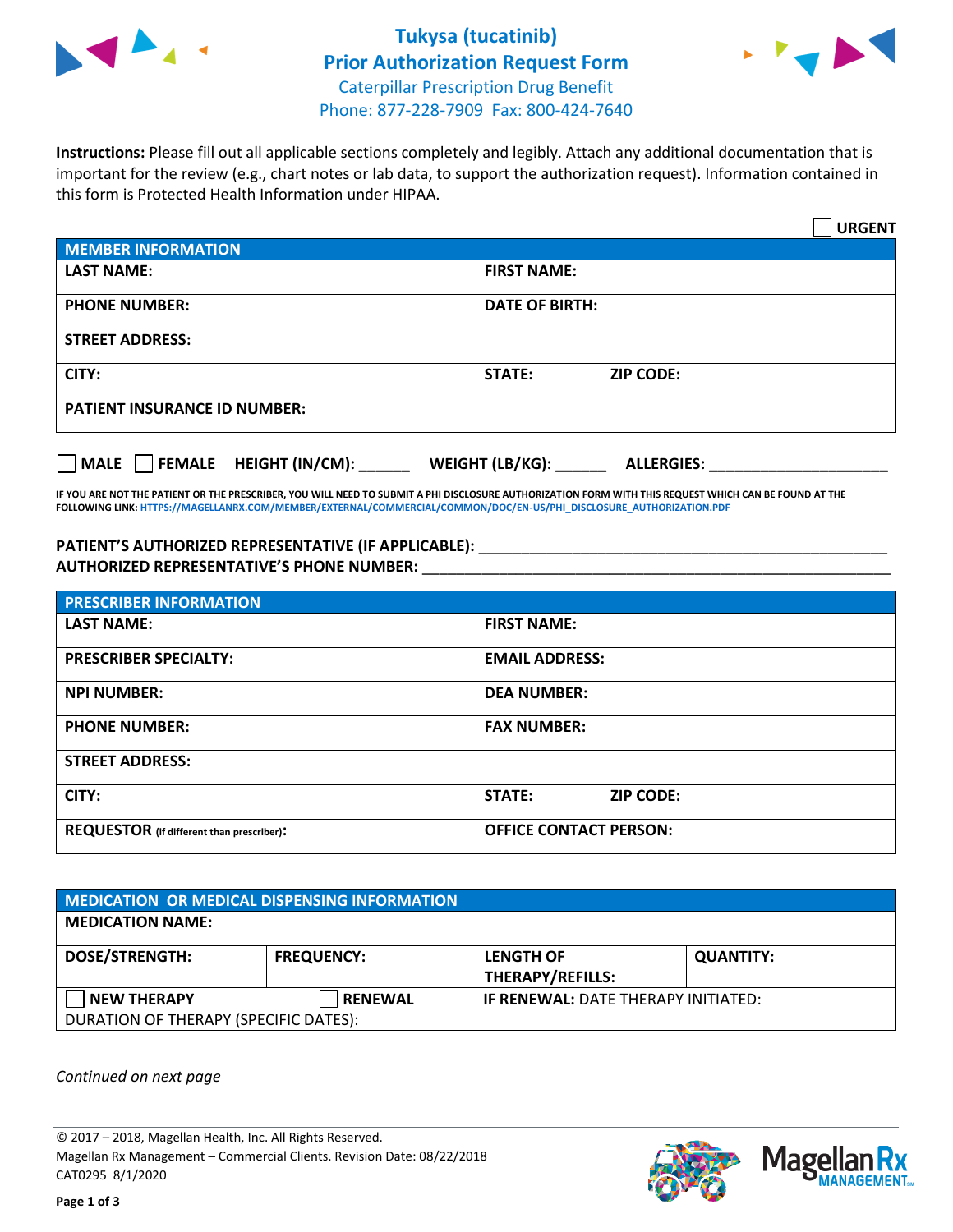

**Tukysa (tucatinib) Prior Authorization Request Form** Caterpillar Prescription Drug Benefit Phone: 877-228-7909 Fax: 800-424-7640



| MEMBER'S LAST NAME: NAMER AND THE RESERVE TO A LABOR 2012                                                                                                                           | <b>MEMBER'S FIRST NAME:</b>                                                                                                                                                                                                    |                                                       |
|-------------------------------------------------------------------------------------------------------------------------------------------------------------------------------------|--------------------------------------------------------------------------------------------------------------------------------------------------------------------------------------------------------------------------------|-------------------------------------------------------|
|                                                                                                                                                                                     | 1. HAS THE PATIENT TRIED ANY OTHER MEDICATIONS FOR THIS CONDITION?                                                                                                                                                             | YES (if yes, complete below)<br><b>NO</b>             |
| <b>MEDICATION/THERAPY (SPECIFY</b><br>DRUG NAME AND DOSAGE):                                                                                                                        | <b>DURATION OF THERAPY (SPECIFY</b><br>DATES):                                                                                                                                                                                 | <b>RESPONSE/REASON FOR</b><br><b>FAILURE/ALLERGY:</b> |
| <b>2. LIST DIAGNOSES:</b>                                                                                                                                                           |                                                                                                                                                                                                                                | <b>ICD-10:</b>                                        |
| □ Advanced, unresectable HER2-positive breast cancer<br>□ Metastatic HER2-positive breast cancer<br>□ Other diagnosis: _____________________ICD-10_________________________________ |                                                                                                                                                                                                                                |                                                       |
| PRIOR AUTHORIZATION.                                                                                                                                                                | 3. REQUIRED CLINICAL INFORMATION: PLEASE PROVIDE ALL RELEVANT CLINICAL INFORMATION TO SUPPORT A                                                                                                                                |                                                       |
| <b>Clinical Information:</b><br>trial? $\square$ Yes $\square$ No                                                                                                                   | Is this drug being prescribed to this patient as part of a treatment regimen specified within a sponsored clinical<br>Has patient been previously treated with one or more antiHER2-based regimens(trastuzumab, pertuzumab and |                                                       |
|                                                                                                                                                                                     | trastuzumab emtansine(T-DM1 or Kadcyla®) in the metastatic setting? $\square$ Yes $\square$ No                                                                                                                                 |                                                       |
|                                                                                                                                                                                     | Will patient use Tukysa(tucatinib) in combination with trastuzumab AND capecitabine? $\Box$ Yes $\Box$ No                                                                                                                      |                                                       |
|                                                                                                                                                                                     | Has patient had prior use of Lenvima(lapatinib) in the past 12 months? $\Box$ Yes $\Box$ No                                                                                                                                    |                                                       |
| therapy? DYes DNo                                                                                                                                                                   | If patient had prior use of Lenvima(lapatinib) in the past 12 months, did the patient receive less than 22 days of                                                                                                             |                                                       |
| $\Box$ Yes $\Box$ No                                                                                                                                                                | Did the patient discontinue the Lenvima(lapatinib) for reasons other than disease progression or toxicity?                                                                                                                     |                                                       |
| inhibitors? $\Box$ Yes $\Box$ No                                                                                                                                                    | Has patient had prior use of neratinib(Nerlynx), afatinib(Gilotrif) or other HER2 EGFR or HER2 tyrosine kinase                                                                                                                 |                                                       |
|                                                                                                                                                                                     | Has patient had prior use of capecitabine or other fluoropyrimidines for metastatic disease? $\Box$ Yes $\Box$ No                                                                                                              |                                                       |
| ago? □ Yes □ No                                                                                                                                                                     | If Yes, Was capecitabine or other fluoropyrimidines used in adjuvant/neoadjuvant treatment less than 12months                                                                                                                  |                                                       |
| receive less than 22 days of therapy? $\Box$ Yes $\Box$ No                                                                                                                          | If patient has had prior use of capecitabine or other fluoropyrimidines for metastatic disease, did the patient                                                                                                                |                                                       |
| other than disease progression or toxicity? $\Box$ Yes $\Box$ No                                                                                                                    | Did the patient discontinue prior use of capecitabine or other fluoropyrimidines for metastatic disease for reasons                                                                                                            |                                                       |
| Does the patient have leptomeningeal disease? $\Box$ Yes $\Box$ No                                                                                                                  |                                                                                                                                                                                                                                |                                                       |
|                                                                                                                                                                                     |                                                                                                                                                                                                                                |                                                       |